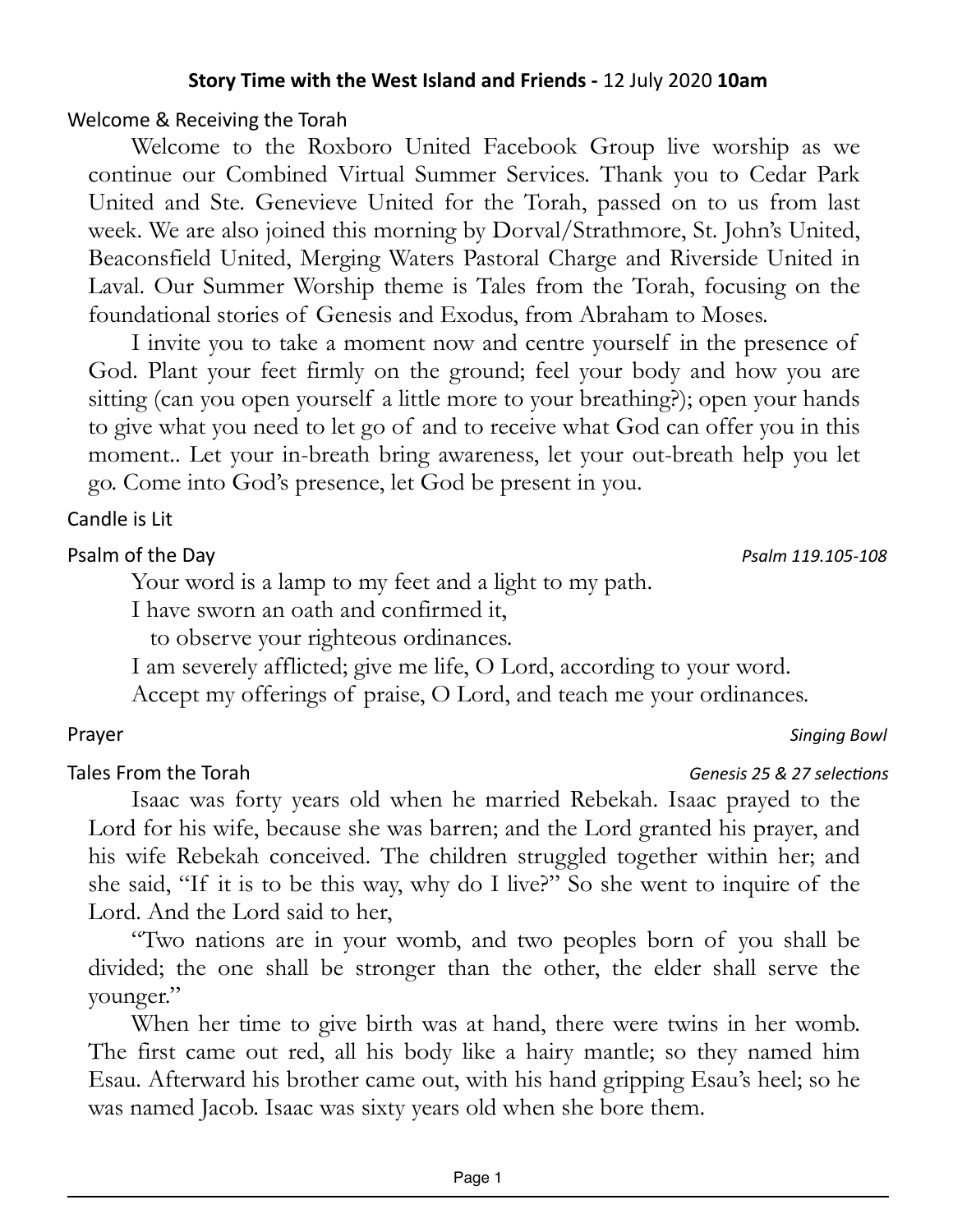When the boys grew up, Esau was a skillful hunter, a man of the field, while Jacob was a quiet man, living in tents. Isaac loved Esau, because he was fond of game; but Rebekah loved Jacob.

Once when Jacob was cooking a stew, Esau came in from the field, and he was famished. Esau said to Jacob, "Let me eat some of that red stuff, for I am famished!" (Therefore he was called Edom.) Jacob said, "First sell me your birthright." Esau said, "I am about to die; of what use is a birthright to me?" Jacob said, "Swear to me first." So he swore to him, and sold his birthright to Jacob. Then Jacob gave Esau bread and lentil stew, and he ate and drank, and rose and went his way. Thus Esau despised his birthright.

When Isaac was old and his eyes were dim so that he could not see, he called his elder son Esau and said to him, "My son"; and he answered, "Here I am." He said, "See, I am old; I do not know the day of my death. Now then, take your weapons, your quiver and your bow, and go out to the field, and hunt game for me. Then prepare for me savory food, such as I like, and bring it to me to eat, so that I may bless you before I die."

Now Rebekah was listening when Isaac spoke to his son Esau. So when Esau went to the field to hunt for game and bring it, Rebekah said to her son Jacob, "I heard your father say to your brother Esau,'Bring me game, and prepare for me savory food to eat, that I may bless you before the Lord before I die.' Now therefore, my son, obey my word as I command you. Go to the flock, and get me two choice kids, so that I may prepare from them savory food for your father, such as he likes; and you shall take it to your father to eat, so that he may bless you before he dies." But Jacob said to his mother Rebekah, "Look, my brother Esau is a hairy man, and I am a man of smooth skin. Perhaps my father will feel me, and I shall seem to be mocking him, and bring a curse on myself and not a blessing." His mother said to him, "Let your curse be on me, my son; only obey my word, and go, get them for me." So he went and got them and brought them to his mother; and his mother prepared savory food, such as his father loved. Then Rebekah took the best garments of her elder son Esau, which were with her in the house, and put them on her younger son Jacob; and she put the skins of the kids on his hands and on the smooth part of his neck. Then she handed the savory food, and the bread that she had prepared, to her son Jacob.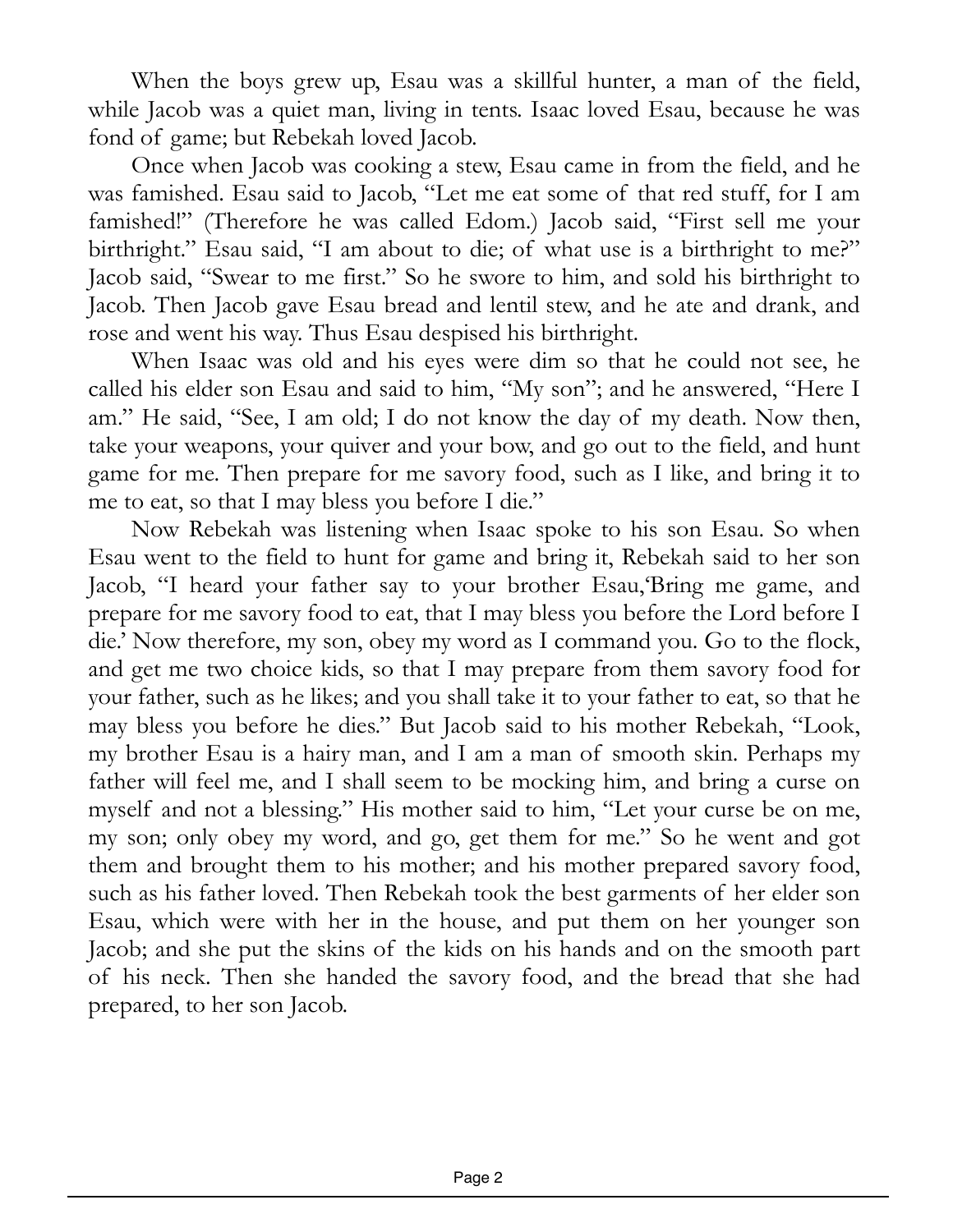So he went in to his father, and said, "My father"; and he said, "Here I am; who are you, my son?" Jacob said to his father, "I am Esau your firstborn. I have done as you told me; now sit up and eat of my game, so that you may bless me." But Isaac said to his son, "How is it that you have found it so quickly, my son?" He answered, "Because the Lord your God granted me success." Then Isaac said to Jacob, "Come near, that I may feel you, my son, to know whether you are really my son Esau or not." So Jacob went up to his father Isaac, who felt him and said, "The voice is Jacob's voice, but the hands are the hands of Esau." He did not recognize him, because his hands were hairy like his brother Esau's hands; so he blessed him. He said, "Are you really my son Esau?" He answered, "I am." Then he said, "Bring it to me, that I may eat of my son's game and bless you." So he brought it to him, and he ate; and he brought him wine, and he drank. Then his father Isaac said to him, "Come near and kiss me, my son." So he came near and kissed him; and he smelled the smell of his garments, and blessed him, and said,

"Ah, the smell of my son is like the smell of a field that the Lord has blessed. May God give you of the dew of heaven, and of the fatness of the earth, and plenty of grain and wine. Let peoples serve you, and nations bow down to you. Be lord over your brothers, and may your mother's sons bow down to you. Cursed be everyone who curses you, and blessed be everyone who blesses you!"

As soon as Isaac had finished blessing Jacob, when Jacob had scarcely gone out from the presence of his father Isaac, his brother Esau came in from his hunting. He also prepared savory food, and brought it to his father. And he said to his father, "Let my father sit up and eat of his son's game, so that you may bless me." His father Isaac said to him, "Who are you?" He answered, "I am your firstborn son, Esau." Then Isaac trembled violently, and said, "Who was it then that hunted game and brought it to me, and I ate it all before you came, and I have blessed him?—yes, and blessed he shall be!" When Esau heard his father's words, he cried out with an exceedingly great and bitter cry, and said to his father, "Bless me, me also, father!" But he said, "Your brother came deceitfully, and he has taken away your blessing." Esau said, "Is he not rightly named Jacob? For he has supplanted me these two times. He took away my birthright; and look, now he has taken away my blessing."

## Reflections on the Torah *A Hairy Ruse A Hairy Ruse*